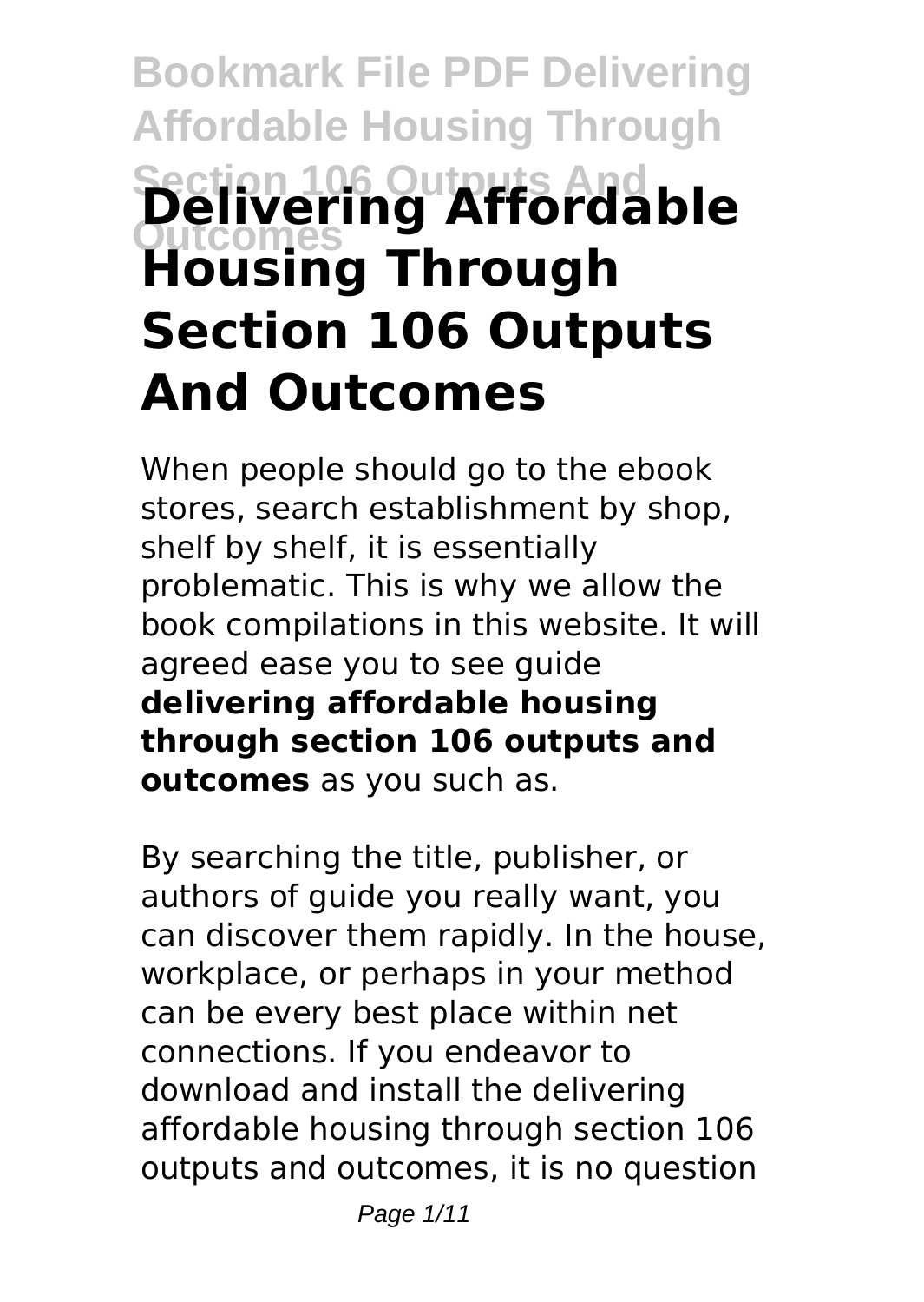**Bookmark File PDF Delivering Affordable Housing Through Sasy then, before currently we extend** the member to purchase and make bargains to download and install delivering affordable housing through section 106 outputs and outcomes as a result simple!

Authorama.com features a nice selection of free books written in HTML and XHTML, which basically means that they are in easily readable format. Most books here are featured in English, but there are quite a few German language texts as well. Books are organized alphabetically by the author's last name. Authorama offers a good selection of free books from a variety of authors, both current and classic.

#### **Delivering Affordable Housing Through Section**

A significant proportion of affordable housing provision is delivered through the land use planning system using Section 106 (S106) agreements. However, little is known about whether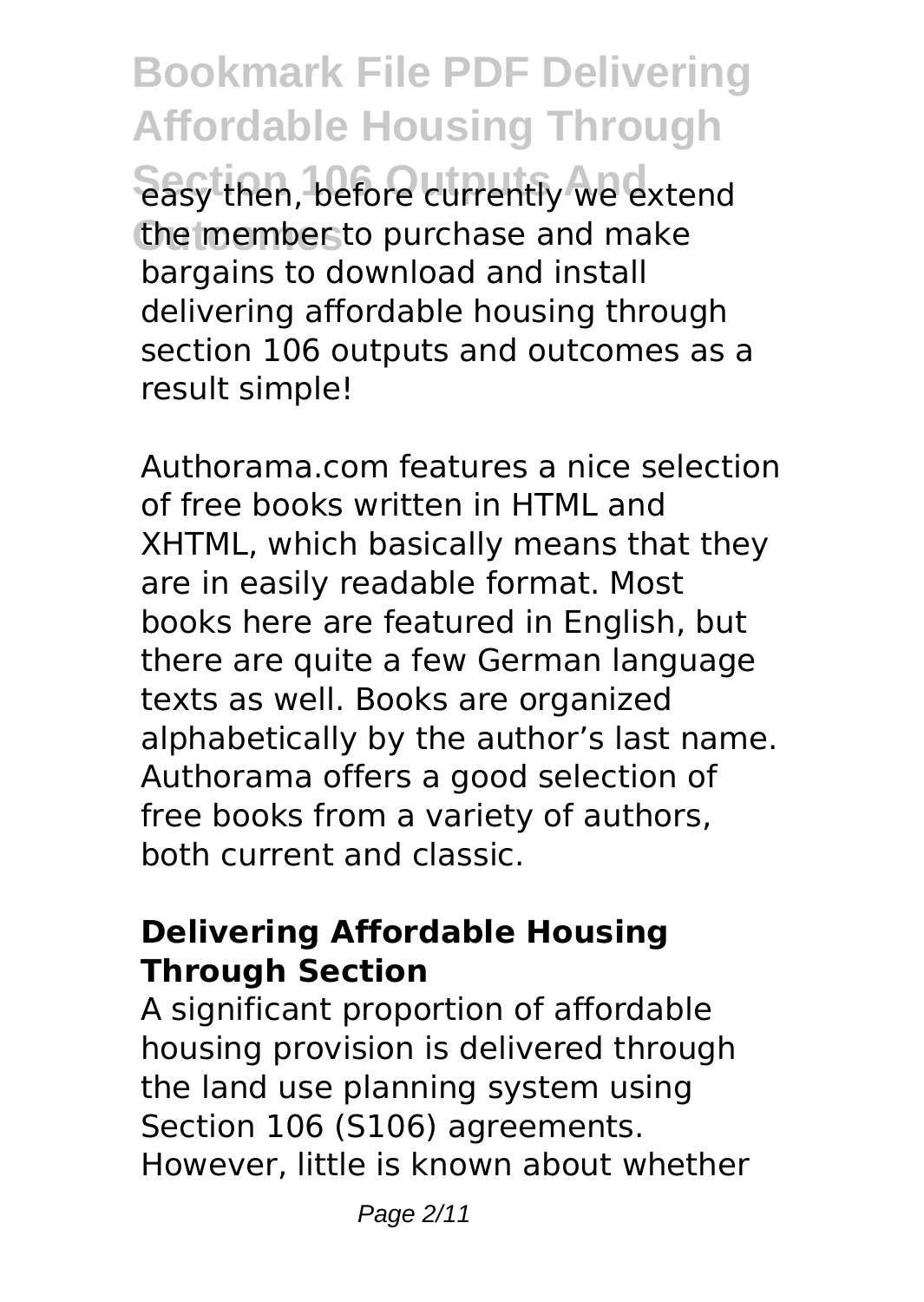**Bookmark File PDF Delivering Affordable Housing Through** such agreements are being fully **Outcomes** implemented.

## **Delivering affordable housing through Section 106: outputs ...**

Delivering Affordable Housing Through Section 106: Outputs and Outcomes [Sarah Monk, Tony Crook, Diane Lister, Roland Lovatt, Aoife Ni Luanaigh, Steven Rowley, Christine Whitehead] on Amazon.com. \*FREE\* shipping on qualifying offers.

## **Delivering Affordable Housing Through Section 106: Outputs ...**

Delivering Affordable Housing Through Section 106: Outputs and Outcomes Paperback – May 30, 2006 by Sarah Monk (Author), Tony Crook (Author), Diane Lister (Author), Roland Lovatt (Author), Aoife Ni Luanaigh (Author), Steven Rowley (Author), Christine Whitehead (Author) & 4 more

## **Delivering Affordable Housing Through Section 106: Outputs ...**

Page 3/11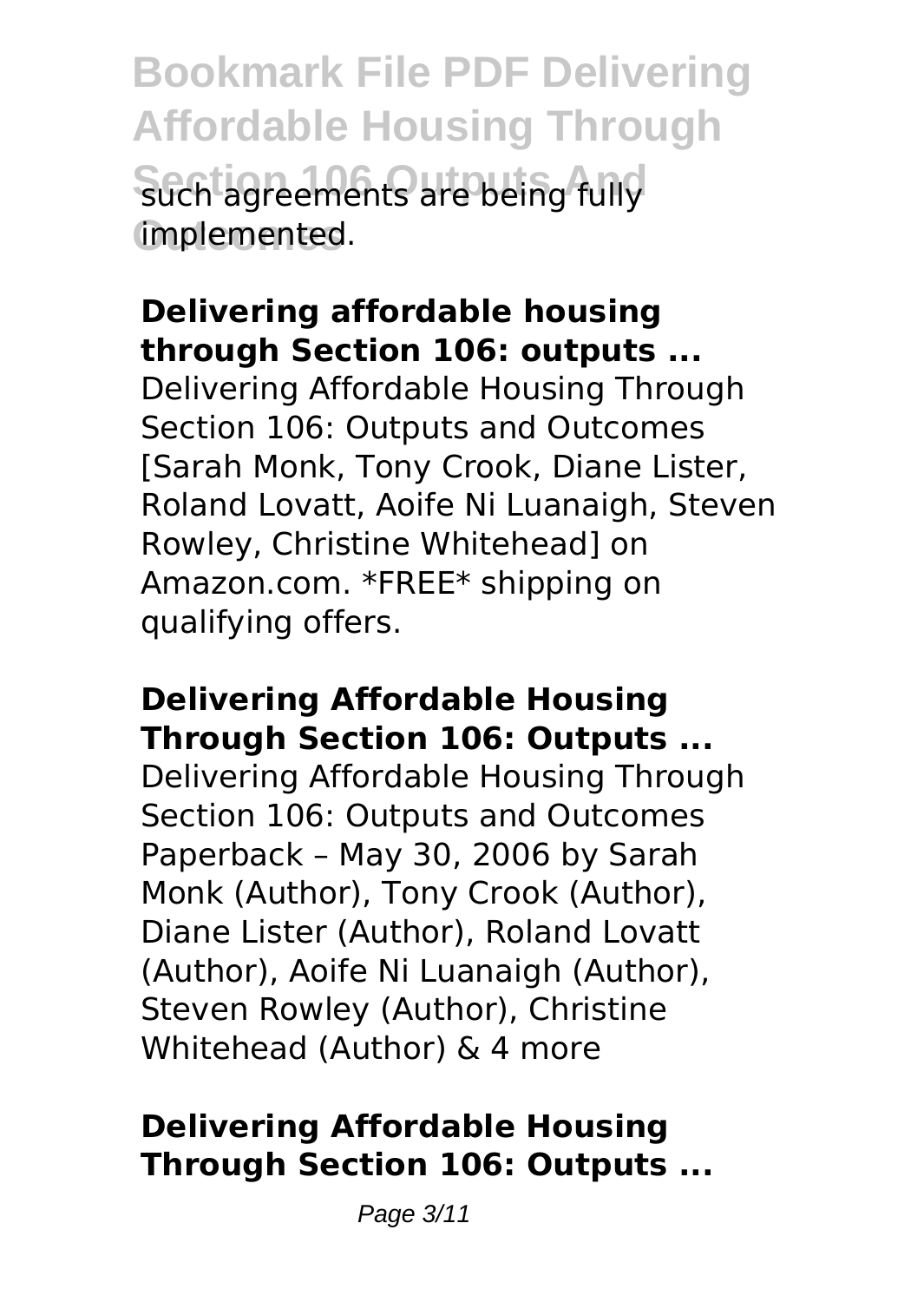**Bookmark File PDF Delivering Affordable Housing Through** Recent Government statements suggest that the Section 106 (S106) approach to providing affordable housing will be increasingly important. Research undertaken by the Universities of Cambridge and Sheffield, led by Sarah Monk, examined the effectiveness of the delivery stage of S106 sites – i.e. what happens once the S106 agreement has been signed.

## **Delivering affordable housing through Section 106 ...**

planning authorities (LPAs) in delivering more affordable housing through the planning system. It aims to assist LPAs to improve the development, negotiation and implementation of Section 106 Agreements. How to use the Guidance vii) The Guidance provides a step by step approach to improving the delivery of affordable housing through S106.

## **Delivering affordable housing using section 106 agreements**

29th November 2018. The delivery of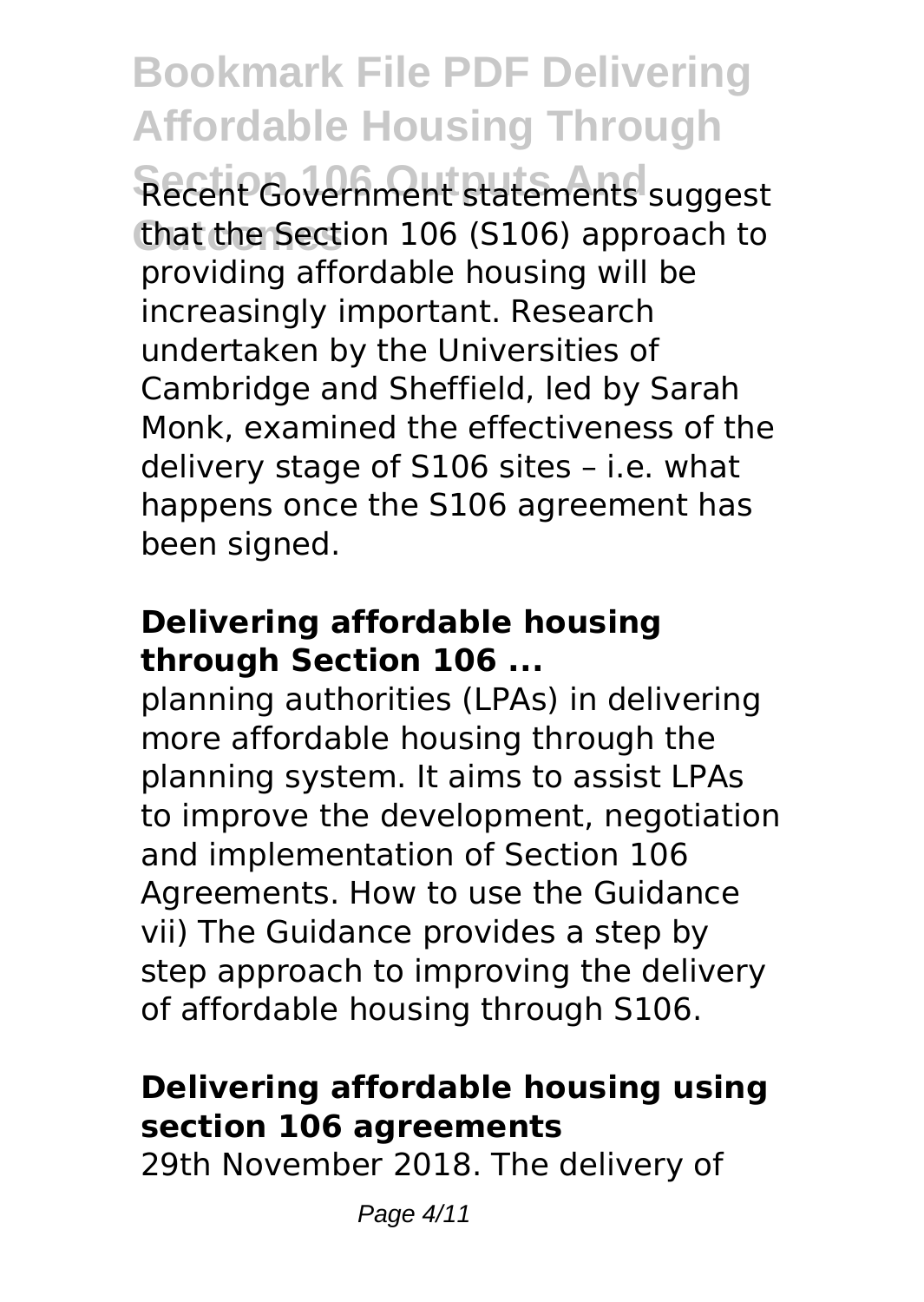**Bookmark File PDF Delivering Affordable Housing Through** affordable housing through the planning System using Section 106 agreements has always been a controversial requirement since its introduction. However, it is now widely accepted as a necessary tool to deliver much-needed accommodation for those not able to pay the open market rate.

## **Delivering Value through Affordable Housing | Bell Cornwell**

Since its introduction in 1990, Section 106 has been a major source of funding for the delivery of affordable housing Burgess et al., 2011), as well as a tool to secure mixed or balanced ...

## **Delivering local infrastructure and affordable housing ...**

New developments often require additional physical and social infrastructure to offset negative impacts on the immediate locality and the wider community. In England, Section 106 (S106) of the 1990 Planning and Compensation Act allows planning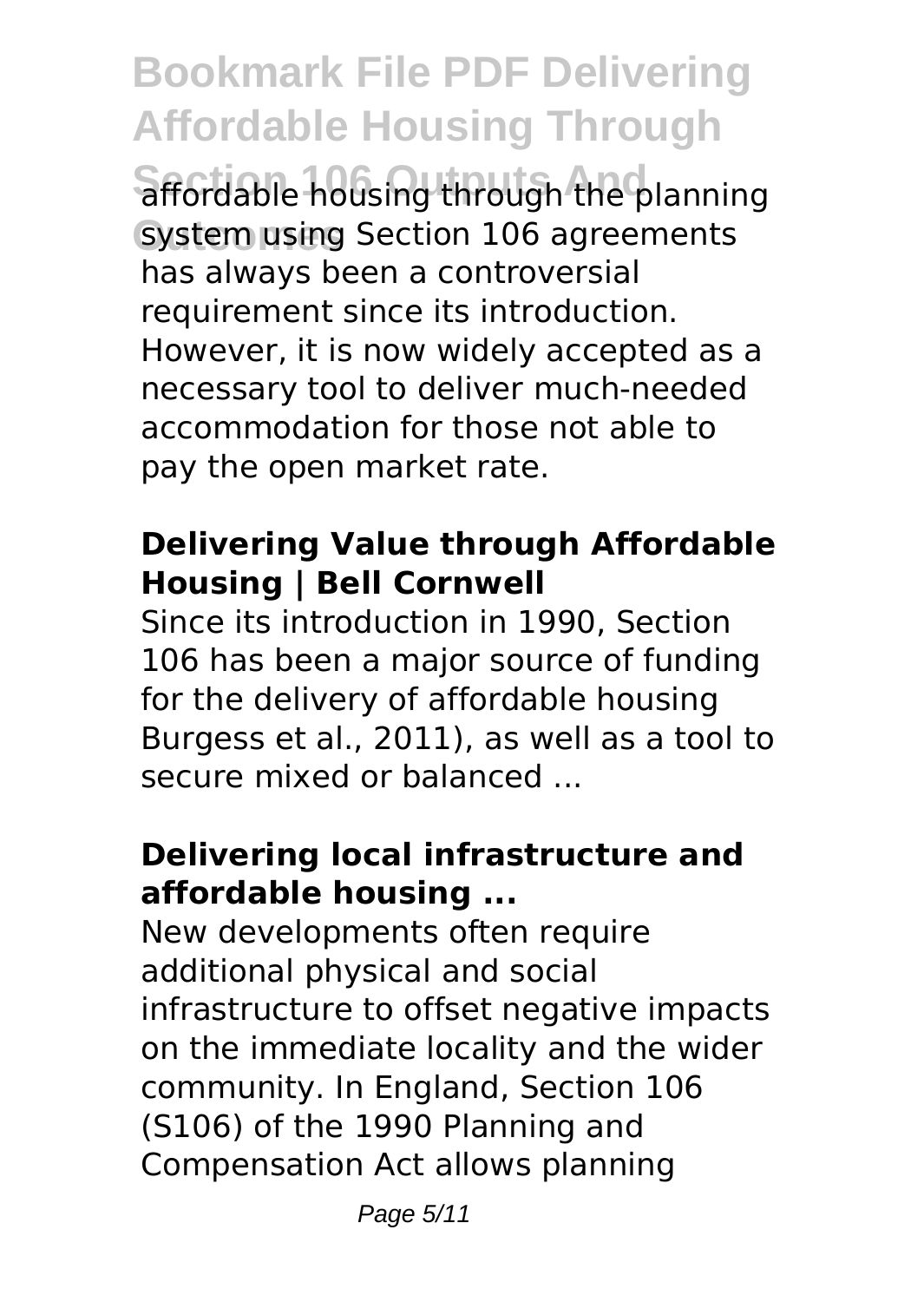**Bookmark File PDF Delivering Affordable Housing Through Sbligations to be negotiated to provide** affordable housing and financial contributions to local services.

## **Delivering local infrastructure and affordable housing ...**

1.1 The Welsh Assembly Government published its practice guidance, 'Delivering Affordable Housing Using Section 106 Agreements' in July 2008. Its aim was to assist local planning authorities improve the development, negotiation and implementation of s106 agreements so that more affordable housing is delivered through the planning system.

## **Delivering affordable housing using section 106 agreements**

The NAHP is a national investment programme in affordable housing which delivers agreed national and regional priorities and targets, and is distributed through grant payments to RSLs and...

## **Delivering Affordable Housing -**

Page 6/11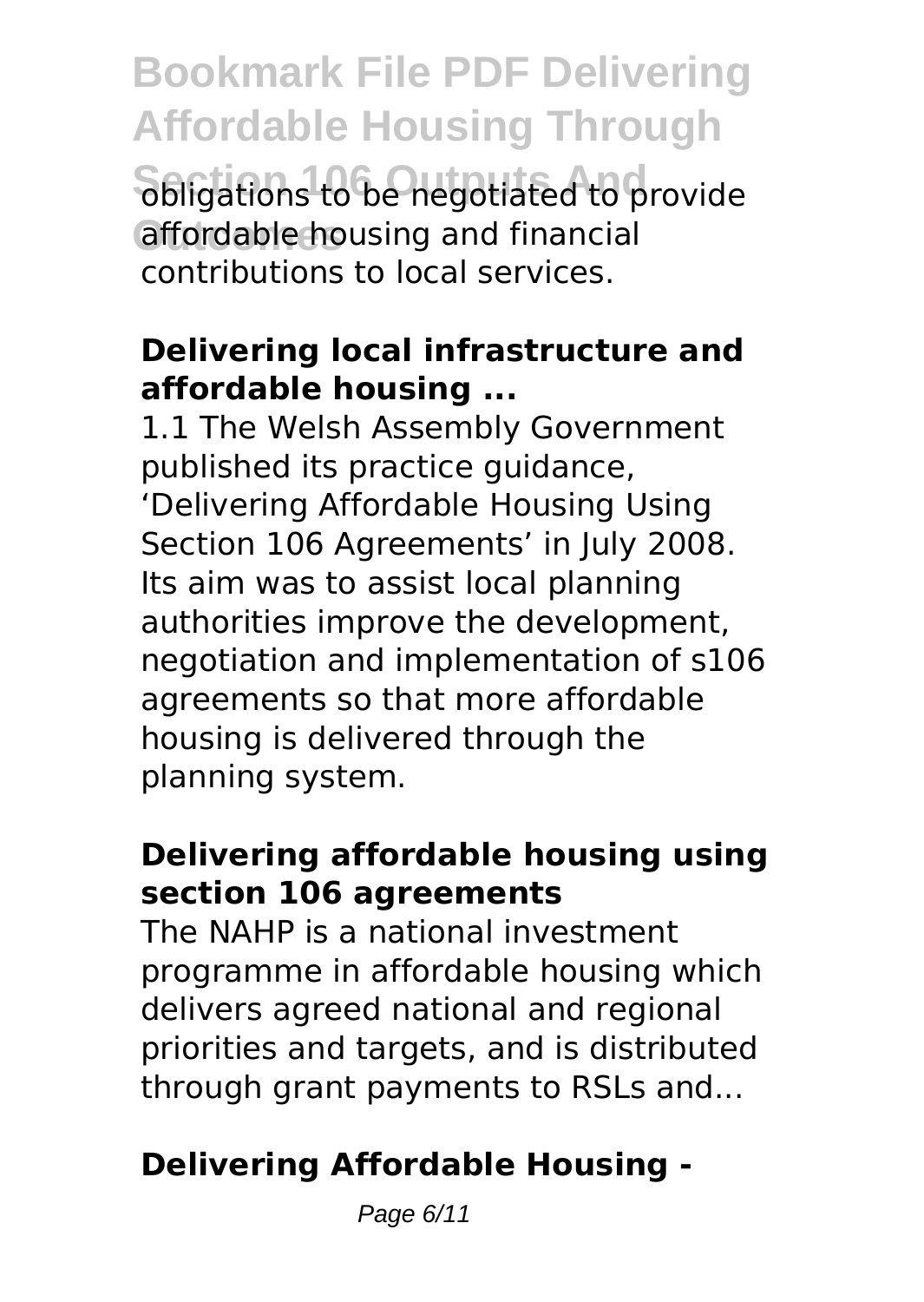**Bookmark File PDF Delivering Affordable Housing Through Section 106 Outputs And** 

The government has invested £9bn through the Affordable Homes Programme to 2020-21 to support the delivery of a wide range of affordable homes. Overall since 2010, 357,000 affordable homes have...

#### **Supporting housing delivery through developer contributions**

Provision of affordable housing through S106 Agreements is a vital way of both developing mixed communities and helping to provide new homes for people on low to average incomes. The use of S106 Agreements to secure affordable housing is not new. Nationally more than half of

#### **Delivery of Affordable Housing through Section 106 Agreements**

Delivering affordable housing through Section 106 The legal and administrative parameters The legal basis for achieving affordable housing lies in Section 106 of the Town and Country Planning Act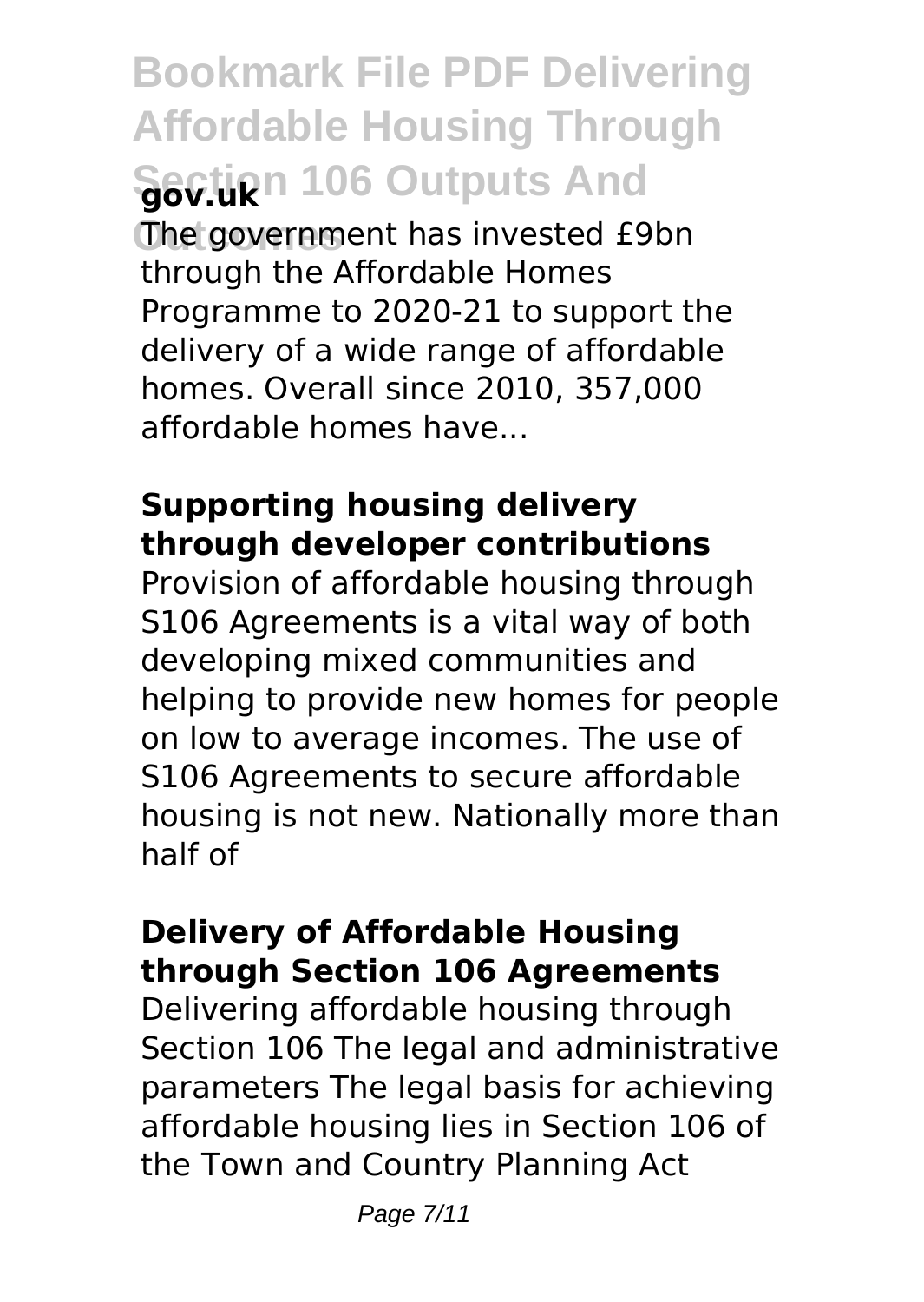**Bookmark File PDF Delivering Affordable Housing Through** 1990. This enables the negotiation of matters related to development, which are necessary if the development is to proceed but which may

## **Delivering affordable housing through Section 106**

Section 106 replacement will deliver "at least as much" affordable housing, says government #UKhousing Overhauls to the planning system replacing Section 106 agreements with a new flat rate levy will deliver "at least as much – if not more" on-site affordable housing, the government has claimed #UKhousing

## **Section 106 replacement will deliver ... - Inside Housing**

occasionally, off-site. Alternatively, the traditional method of affordable housing delivery is through 100% affordable housing sites funded through the use of Social Housing Grant (SHG) and other public subsidy. This report will refer to the former method of provision as s.106 sites and the latter as non-s.106 sites.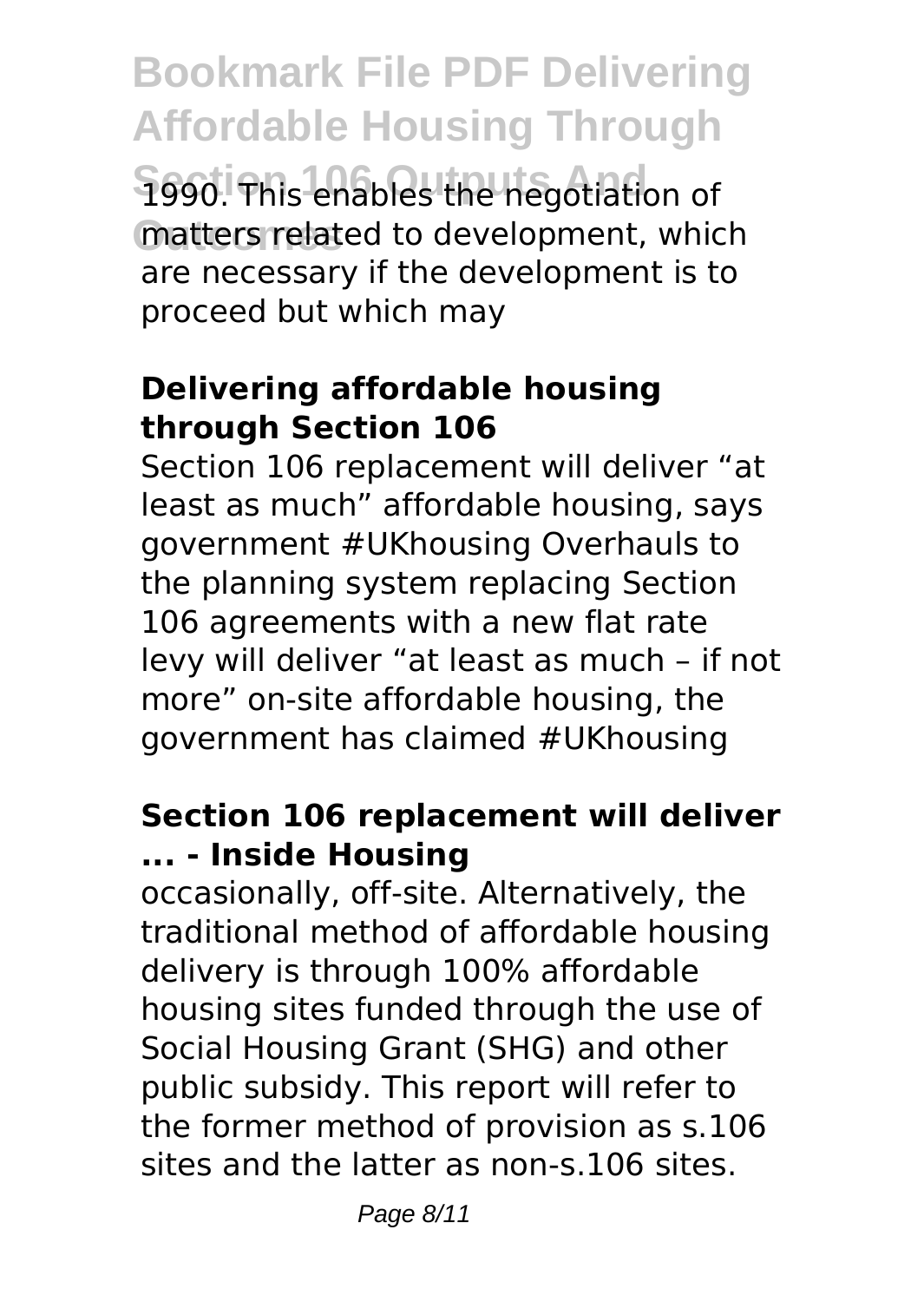**Bookmark File PDF Delivering Affordable Housing Through** Off-site s.106 provision is<sup>5</sup> And **Outcomes**

#### **Value for Money Report - Cambridge Centre for Housing ...**

Buy Delivering Affordable Housing Through Section 106: Outputs and Outcomes by Monk, Sarah, Crook, Tony, Lister, Diane, Lovatt, Roland, Luanaigh, Aoife Ni, Rowley, Steven, Whitehead, Christine (ISBN: 9781859354681) from Amazon's Book Store. Everyday low prices and free delivery on eligible orders.

## **Delivering Affordable Housing Through Section 106: Outputs ...**

Affordable housing delivered through Section 106 has averaged around 8% of total delivery in recent years. Assuming this level remains constant and the Government housing target of 300,000 homes is met by the mid 2020s, there would be c.24,000 Section 106 completions per year.

## **SPOTLIGHT Savills Research**

Page 9/11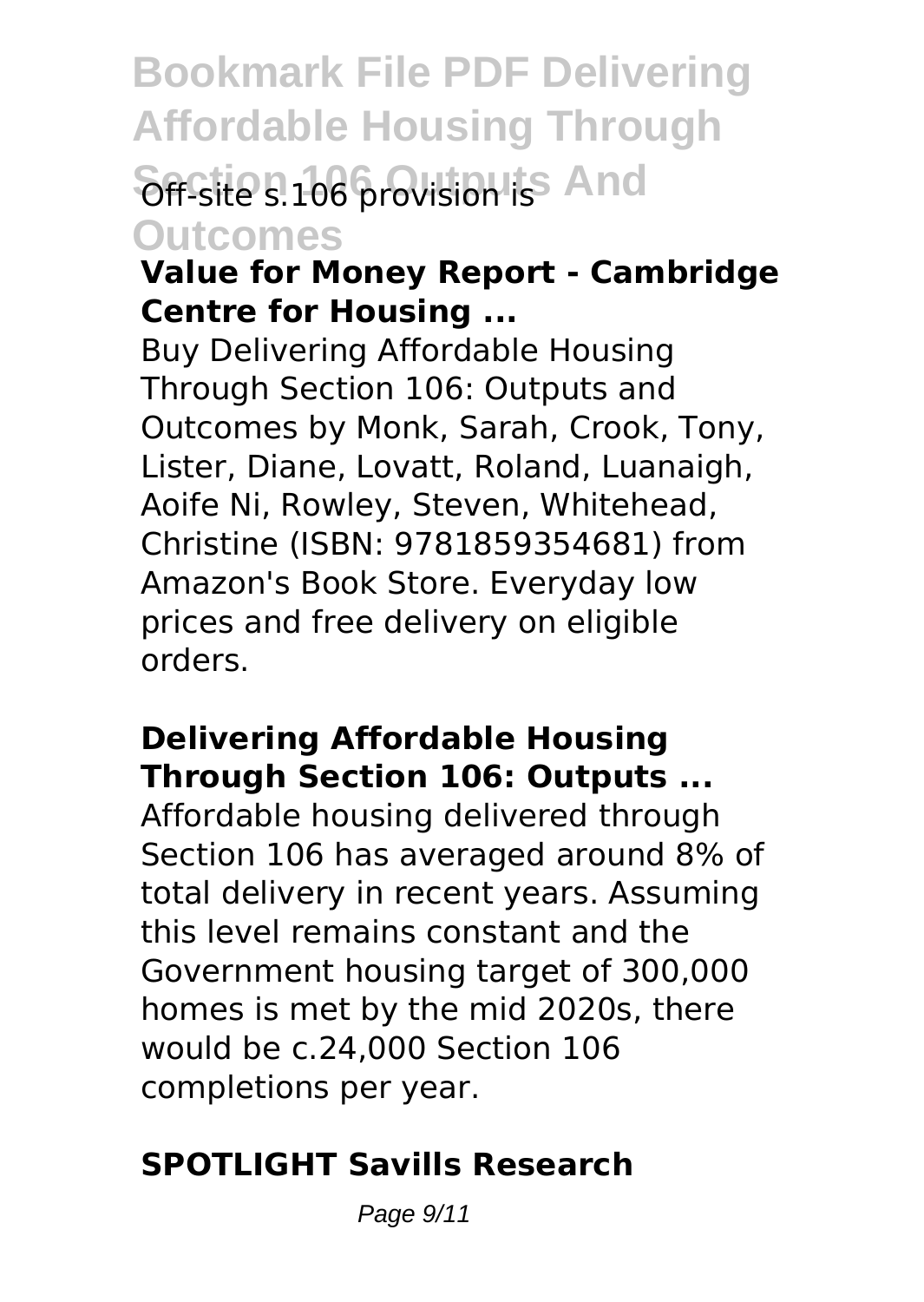## **Bookmark File PDF Delivering Affordable Housing Through Building through cycles And**

**The mass housing strategy expects to** create 1.8 million jobs. The strategy will be rolled out in two phases; the first phase is aimed at easing bottlenecks in the delivery of social housing while the second phase will deliver affordable homes through direct government interventions in house construction. The first phase plans to:

## **Delivering mass housing as a path to Nigeria's economic ...**

The end of Section 106 could prove a transformative moment for affordable housing Thrive Homes has been changing its development programme from being 90% Section 106-led in 2017 to 90% land-led in 2021. We hold a land bank that will facilitate 50% of our future growth to 2030, with strategic land optioned for delivery beyond that.

Copyright code: